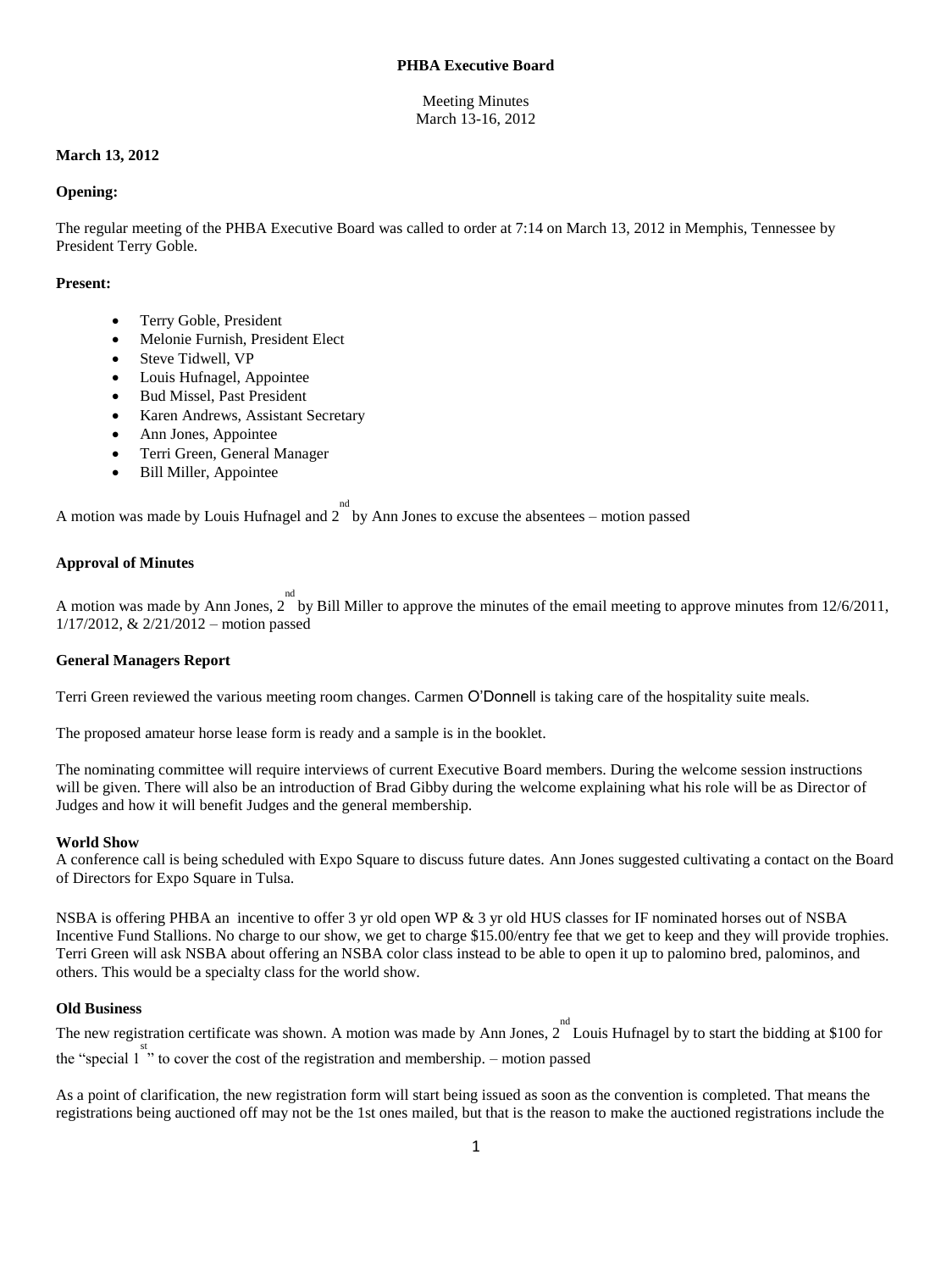special "1st" seal; to make them special.

There was a conference call will AQHA to discuss the alliance agreement and set expectations. Trent Taylor will be at the convention to talk to the board about the agreement. The goal will be to give AQHA an answer on the agreement one way or another before the convention is over.

# **New Business**

Show approval for ALQHA – Steve Tidwell is going to call AL to make sure they know that a multi-judged show will count against the shows AL can put on.

Terri Green provided notes from a meeting she attended with Dr. Bonnie (Included in the packet)

A motion was made to adjourn by Louis Hufnagel,  $2^{nd}$  by Ann Jones – motion passed.

# **March 14 th , 2012 – no meeting convened**

# **March 15 th 2012**

# **Opening:**

The regular meeting of the PHBA Executive Board was called to order at 7:07 AM on March 15, 2012 in Memphis, Tennessee by President Terry Goble.

# **Present:**

- Terry Goble, President
- Melonie Furnish, President Elect
- Steve Tidwell, VP
- Louis Hufnagel, Appointee
- Bud Missel, Past President
- Karen Andrews, Assistant Secretary
- Ann Jones, Appointee
- Terri Green, General Manager
- Bill Miller, Appointee
- Ken Beasley, Secretary/Treasurer
- $\bullet$

A review of the day's sessions was done to make sure they were all covered by a member of the EB. Suggestions for the world show committee were:

- Standardizing awards
- Consolidating youth and open shows
- Shortening the number of days for the overall show

Suggestion for Breeders & Registration:

• Allow excessive white – If the horse is registered with any approved registry and the papers say it's a Palomino; PHBA should accept it in the regular registry as Palomino

• Allowing 2nd generation get of Cremello into the Palomino Bred program

# **Report on Tunica show grounds visit**

605 stalls with ability to add up to 200 more; 80-100 available RV spots; room for 30 odd vendors on the upper tier. They are offering PHBA a package deal. It is a nice facility with some challenges, but nothing that can't be managed. They would like a 5 year contract, but the length of time is negotiable. They have dates available in June, July  $8 - 21$  and the dates we currently have at Expo Square

are also available. We have to figure in the cost of moving & storage, volunteer base, travel, etc to have an accurate comparison. A